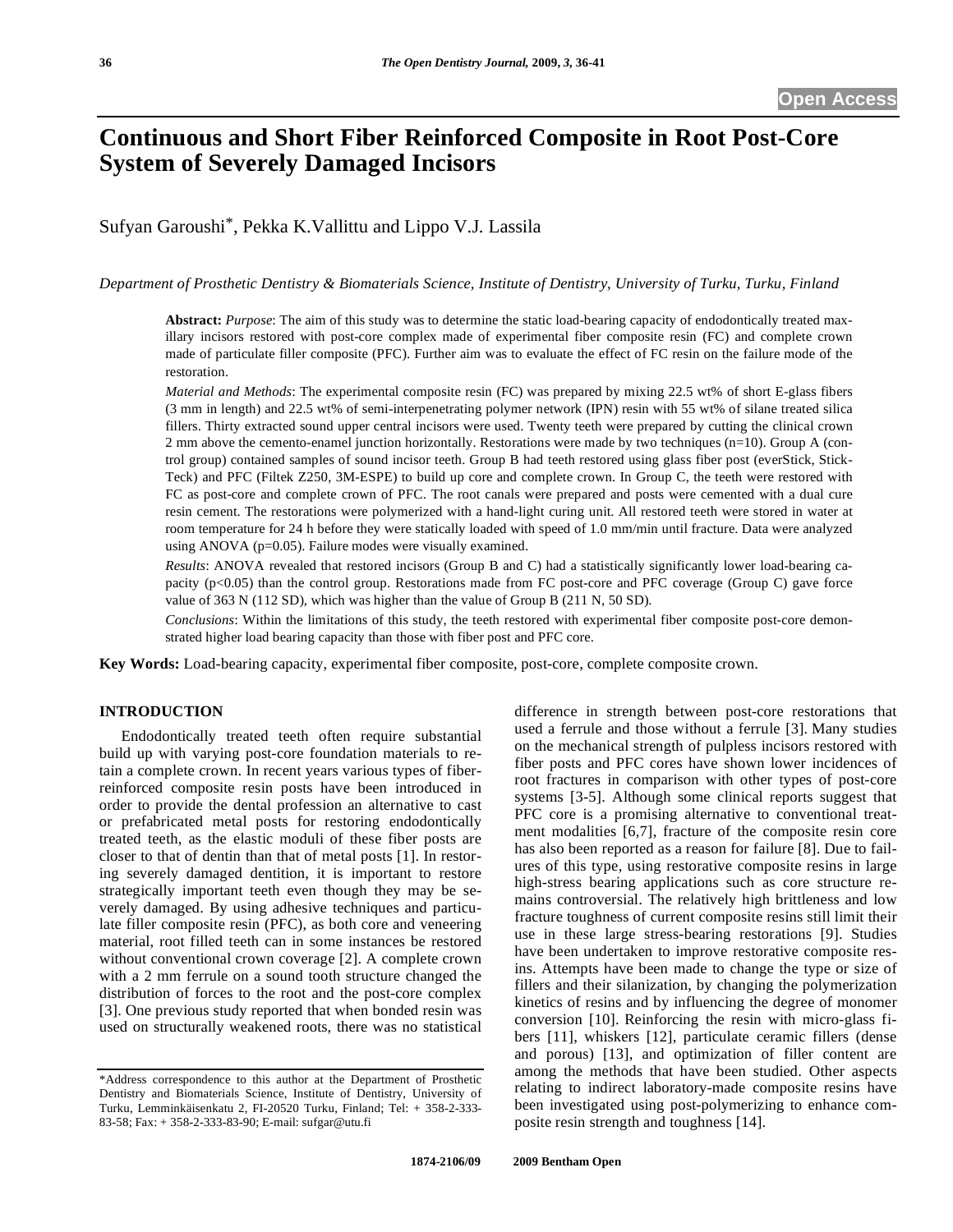For over 30 years, glass fibers have been investigated to reinforce dental polymers [15]. Glass fibers have documented reinforcing efficiency and good esthetic qualities compared to carbon or aramid fibers [16]. The effectiveness of fiber reinforcement is dependent on many variables, including the resins used, the quantity of fibers in the resin matrix [17,18], length of fibers [18], form of fibers [19], orientation of fibers [20], adhesion of fibers to the polymer matrix [21], and impregnation of fibers with the resin [22]. Short random fibers provide an isotropic reinforcement effect in multidirections instead of 1 or 2 directions, as described by Krenchel [23].

 It can be hypothesized that by using of short E-glass fiber fillers, the composite resin restoration can sustain loads required for post-core restorations.

 Poly (methyl methacrylate) (PMMA) based semiinterpenetrating polymer network (semi-IPN) matrix has been used in denture base materials [24, 25]. Some products of dental fiber–reinforced composites (FRCs) also use semi-IPN-polymer matrix [25]. However, dental restorative composite resin of semi-IPN-polymer matrix in combination with glass fibers has not been evaluated. Thus, the first aim of this study was to investigate the load-bearing capacity of post-core restorations made of experimental short fiberreinforced composite resin (FC) with semi-IPN-matrix. The second aim was to investigate the effect of FC composite on the failure mode of the restoration.

# **MATERIALS AND METHODS**

 The materials used in the study are listed in Table **1**. Experimental fiber-reinforced composite resin (FC) was prepared by mixing 22.5 wt% of short E-glass fibers (3 mm in length, 15 μm in diameter, and coated with bisphenol Aglycidyl dimethacrylate {BisGMA}and PMMA matrix) to 22.5 wt% of photopolymerizable dimethacrylate resin matrix and then 55 wt% of filler particles of silica (SiO<sub>2</sub>) ( $3\pm2$  µm in size) (Aldrich, Steinheim, Germany) were gradually added. Mixing was performed using a high speed mixing machine for 5 min (SpeedMixer, DAC, Germany, 3500 rpm). Before the silica filler particles were incorporated into

the resin matrix, they were silane treated, as described previously [26]. The dimethacrylate based resin matrix containing PMMA formed a semi-IPN polymer matrix for the experimental fiber composite (FC).

# **Specimen Preparation**

 Thirty extracted human maxillary central incisors with straight roots and completely formed apices were selected on the basis of similar root sizes, absence of caries in the root, a crown up to 2 mm above the cemento-enamel junction (CEJ), and absence of visible fracture lines in the root. The teeth were stored in water until further processing. Root lengths were measured with a digital caliper (Tamoline, Helsinki, Finland) with an accuracy of 0.01 mm from CEJ on the facial surface, and mesiodistal widths were measured between the proximal surfaces at the CEJ. The clinical crowns of twenty incisors were removed up to approximately 2 mm above the CEJ using 1000-grit (FEPA) silicon carbide abrasive paper (Struers, Copenhagen, Denmark) at 300 rpm under water cooling using an automatic grinding machine (Struers Rotopol-11) according to ISO/TR standard 11405 [27].

 The teeth were divided into three groups (n=10). Postcore and direct composite resin crowns were fabricated according to the groups they belonged (Fig. **1**). Group A: made of intact, sound incisor teeth (control group), Group B: made from glass fiber post (everStick, StickTeck) and particulate filler composite resin (PFC) (Filtek Z250, 3M-ESPE) as core and complete crown, Group C: made from FC post-core complex and PFC complete crown. For both groups B and C complete crowns were made of Filtek Z250.

# **Root Canal and Tooth Preparation**

 Post space preparations (8 mm deep from CEJ) were made with Parapost drills (Parapost stainless drills; Coltène/ Whaledent, Mahwah, NJ, USA) (diameter 1.5 mm) using laboratory hand piece micro motor (Ultimate 500K, NSK, JAPAN) under water cooling. Root canal obturation procedures were not accomplished. Each tooth was prepared for a complete veneer crown with a 1.5 mm wide shoulder by

| <b>Brand</b>                                    | <b>Manufacturer</b>                | Lot No.        | Composition                                                            |
|-------------------------------------------------|------------------------------------|----------------|------------------------------------------------------------------------|
| Filtek Z250                                     | 3M-ESPE,<br>St paul, MN, USA       | 20040420       | Bis-GMA, UDMA,<br>Bis-EMA                                              |
| Bifix OM                                        | VOCO, Cuxaven, Germany             | 600429         |                                                                        |
| 1. Primer<br>2. Adhesive<br>3. dual cure cement |                                    |                | 1. HEMA, Bis-GMA, water<br>2. HEMA, Bis-GMA<br>3. Resin matrix, filler |
| everStick                                       | StickTeck Ltd, Turku, Finland      | 2050426-ES-125 | PMMA, Bis-GMA<br>E-glass fibers                                        |
| Parapost Fiber                                  | Coltène/Whaledent, Mahwah, NJ, USA | MT-4816        | E-glass fibers, resin matrix, fillers                                  |

PMMA, poly methyl methacrylate, M<sub>w</sub> 220.000. Bis-GMA, bisphenol A-glycidyl dimethacrylate. UDMA, urethane dimethacrylate. Bis-EMA, bisphenol A polyethylene glycol diether. HEMA, hydroxyethyl methacrylate.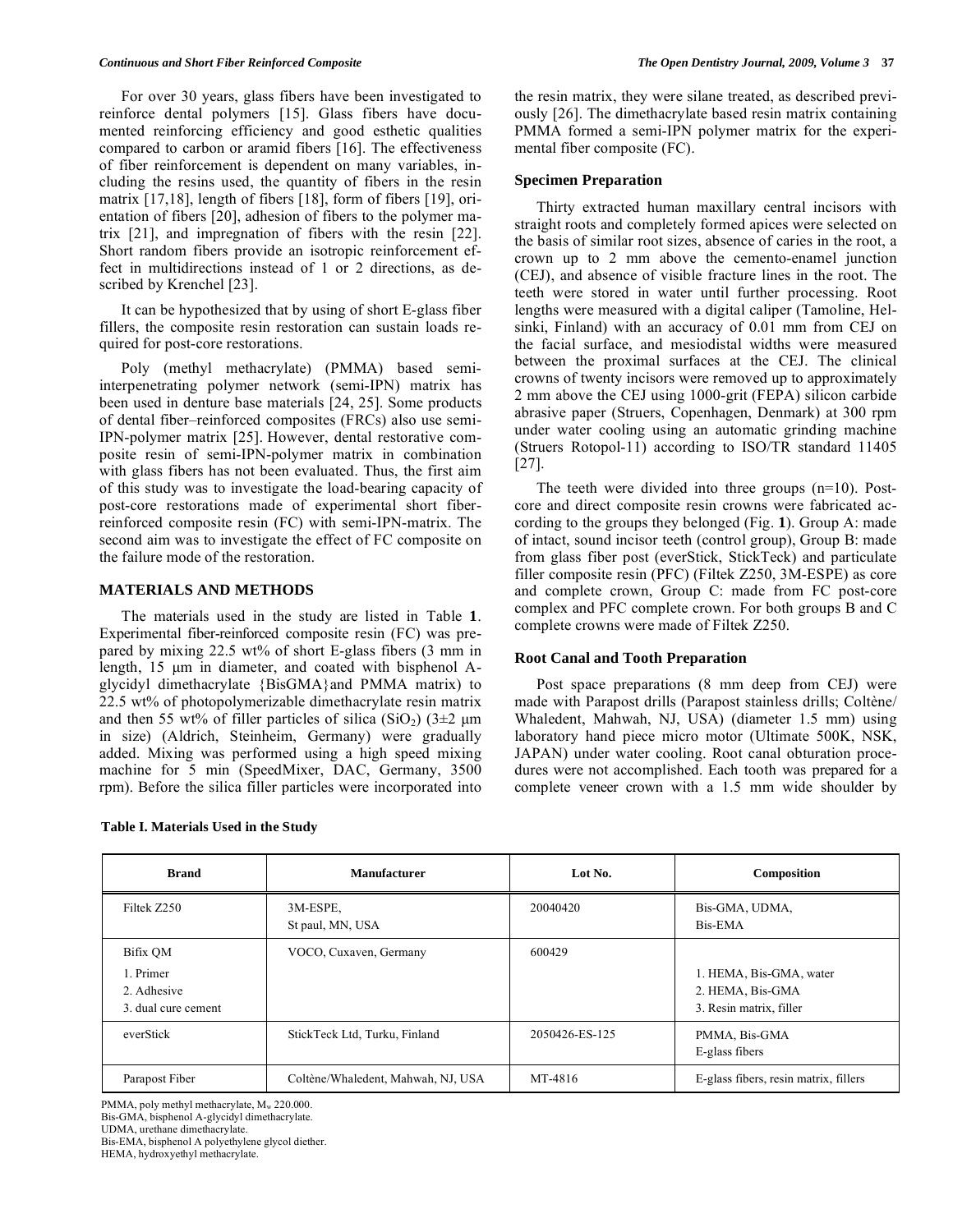

**Fig. (1).** Schematic figure representing test groups. PFC, particulate filler composite; FC, experimental fiber composite.

using a diamond stone (No. 6847-31-061 Size 016, Brasseler, Savannah, Ga.) and high speed handpiece (Tradional-L-Fiber-Optic Handpiece No. 780045, Midwest Dental Products, Des Plaines, III.) with copious water-air coolant. The finishing line of each preparation was located at the CEJ. Preparations were made freehand by one operator with a subjective angle of 8 to 10 degrees. The root canal and remaing crown structure were etched with 37% phosphoric acid and bonded with enamel/dentin bonding system according to manufacturer's instructions. A light curing device (Optilux-501, Kerr, CT, USA) was used. The wavelength of the visible light (halogen) was between 380 and 520 nm with maximal intensity at 470 nm and light irradiance at 800  $mW/cm<sup>2</sup>$ .

#### **Post and Core Fabrication**

 For group B, Glass fiber posts (FiberWhite-Parapost) were cemented with a dual-cured composite resin cement (ParaCem Universal, Switzerland) (according to manufacture's instructions) into the etched, bonded canal with a lentulo-spiral drill [28]. Each post was placed to full depth and excess cement removed. The cement was light-cured (in 45° angle, close to the root of the post) for 40 s. The posts were extending 4 mm above the coronal surface of the prepared teeth. PFC cores extending 5.5 mm incisal to the sectioned tooth surfaces were buildup and polymerized incrementally (40 s per 2 mm).

 For group C, FC posts were made by condense and polymerize the experimental fiber composites resin into the prepared canals incrementally. FC cores were fabricated and polymerized as described previously.

#### **Complete Crown Fabrication**

 Crown construction was designed in order to simulate chair-side fabricated technique with light cured PFC. In order to minimize variations in specimens, a transparent template matrix (Memosil 2, Heraeus Kulzer, Germany) of an ideally contoured crown was used to aid crown fabrication. Polymerization was performed incrementally using a lightpolymerization unit for 40 s from both sides. The light source was placed in close contact (1-2 mm) with crown surface. Finally, the cervical outline of the composite resin crown and the surface of the restoration were finished using diamond stone and polishing tips  $(40000 \text{ cycles min}^{-1} \text{ with}$ water-cooling). After finishing the restorative procedure, the teeth were mounted into acrylic resin (Palapress; Heraus Kulzer, Wehrheim, Germany) block (diameter 2.5 cm). The flattened incisal root surface was located approximately 1.5 mm above the acrylic resin level (to simulate bone). During the entire procedure, the teeth were maintained in a wet environment and then stored in distilled water at room temperature for 24 h before testing.

# **Fracture Load Test to Measure the Load Bearing Capacity**

 A static load was applied to the restored teeth with a universal testing machine (model LRX, Lloyd Instruments Ltd, Fareham, UK) at a speed of 1.0 mm/min. The acrylic block containing the restored tooth was tightly fixed to the inclined metal base to provide a 45-degree angle between the palatal surface of the tooth and the loading tip (spherical  $\varnothing$  2.0 mm) (Fig. **2**). The loading event was registered until fracture for each tooth and the failure mode for each specimen was visually analyzed and categorized to 2 typical types of failures: favorable type above the CEJ which has easy possibility to repair (portion of the core fractured, or failure occurred at core-tooth interface) and unfavorable type below the CEJ (vertical root fracture) with difficult chance to repair.

#### **Statistical Analysis**

 Data of the fracture-load values were statistically analyzed with SPSS version 10 (SPSS Inc, Chicago, IL, USA) using analysis of variance (ANOVA) followed by the Tukey's post hoc test at a significance level of 0.05 to determine the differences between the groups.

# **RESULTS**

 Fig. (**3**) summarizes the mean fracture loads and standard deviations for the test groups. Restorations made from FC post-core (Group C) gave higher fracture load values (363 N)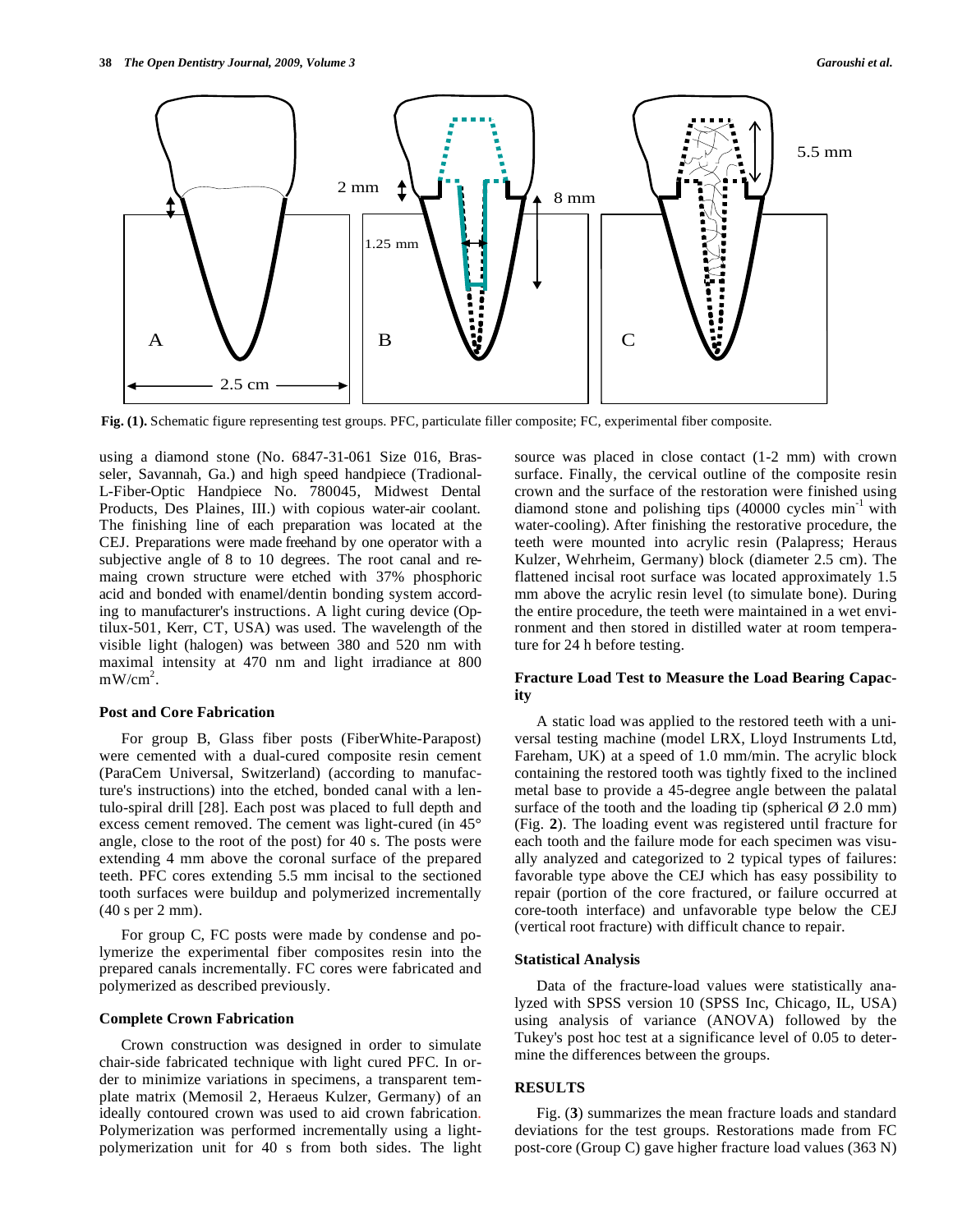than those with fiber post and PFC core (Group B) (211 N). ANOVA revealed that restored teeth (Group B and C) had a statistically significant lower load-bearing capacity  $(p<0.05)$ than the control group. However, the difference in the failure mode was clear. Fracture pattern analysis indicated that 70% of specimens in Group C (FC post-core) were favorable, whereas in Group B (fiber post and PFC core) the failures were unfavorable (Table **2**).

**Degrees** Loading tip (2mm) Acrylic block

**Fig. (2).** Schematic drawing of test specimens subjected to load at 45 degrees.

# **DISCUSSION**

 Results obtained in this investigation supported the hypotheses of using short E-glass fiber fillers to reinforce the composite resin in order to sustain loads of post-core restorations. This study simulated the worst case scenario of endodontically treated maxillary incisors with severely damaged crowns. Conventional treatment would have involved a metal post-core and a complete crown. Conversely, clinical studies on failure of metal post-core restorations often reported the incidence of root fracture [3,4]. Composite resin or amalgam would have been alternative core materials. Good long-term clinical performance of endodontically

**Table 2. Failure Modes Distribution of Test Specimens** 

treated teeth restored with a combination of fiber post and composite resin core in combination to dentin bonding were reported [7]. However, another study has reported lower long-term survival rates with the primary cause of failure being fracture of the composite resin core, especially in high stress-bearing areas [8]. For better performance of post, materials for fabricating post should have certain physical characteristics, such as strength and modulus of elasticity, which



**Fig. (3).** Mean values of load-bearing capacity (N) of test specimens. Horizontal line above the boxes indicates groups that do not differ statistically from each other.

are important with respect to preservation and fracture strength of tooth structure. In other words, the diameter of the post should be minimized, but sufficient to resist functional forces [29]. The selection of core materials should be based on the capability of transmitting the functional stress effectively. From this point of view, using similar material as post-core complex would be beneficial. Recently, it has been shown that the use of semi-IPN matrix in combination with short glass fibers in restorative filling composite resin has been made with encouraging results [30-32]. Thus, it was hypothesized that using short E-glass fiber fillers could reinforce the composite resin to maintain loads of post-core res-

|                         | <b>Favorable Failures</b>            |                                          | <b>Unfavorable Failures</b> |
|-------------------------|--------------------------------------|------------------------------------------|-----------------------------|
| Group                   | <b>Portion of the Core Fractured</b> | <b>Debonding at Core-Tooth Interface</b> | <b>Root Fracture</b>        |
| A (control)             |                                      | 0                                        | 10                          |
| B (fiber post+PFC core) |                                      |                                          |                             |
| $C$ (FC post+core)      |                                      |                                          |                             |

PFC= Particulate filler composite resin.

FC= Experimental fiber composite resin.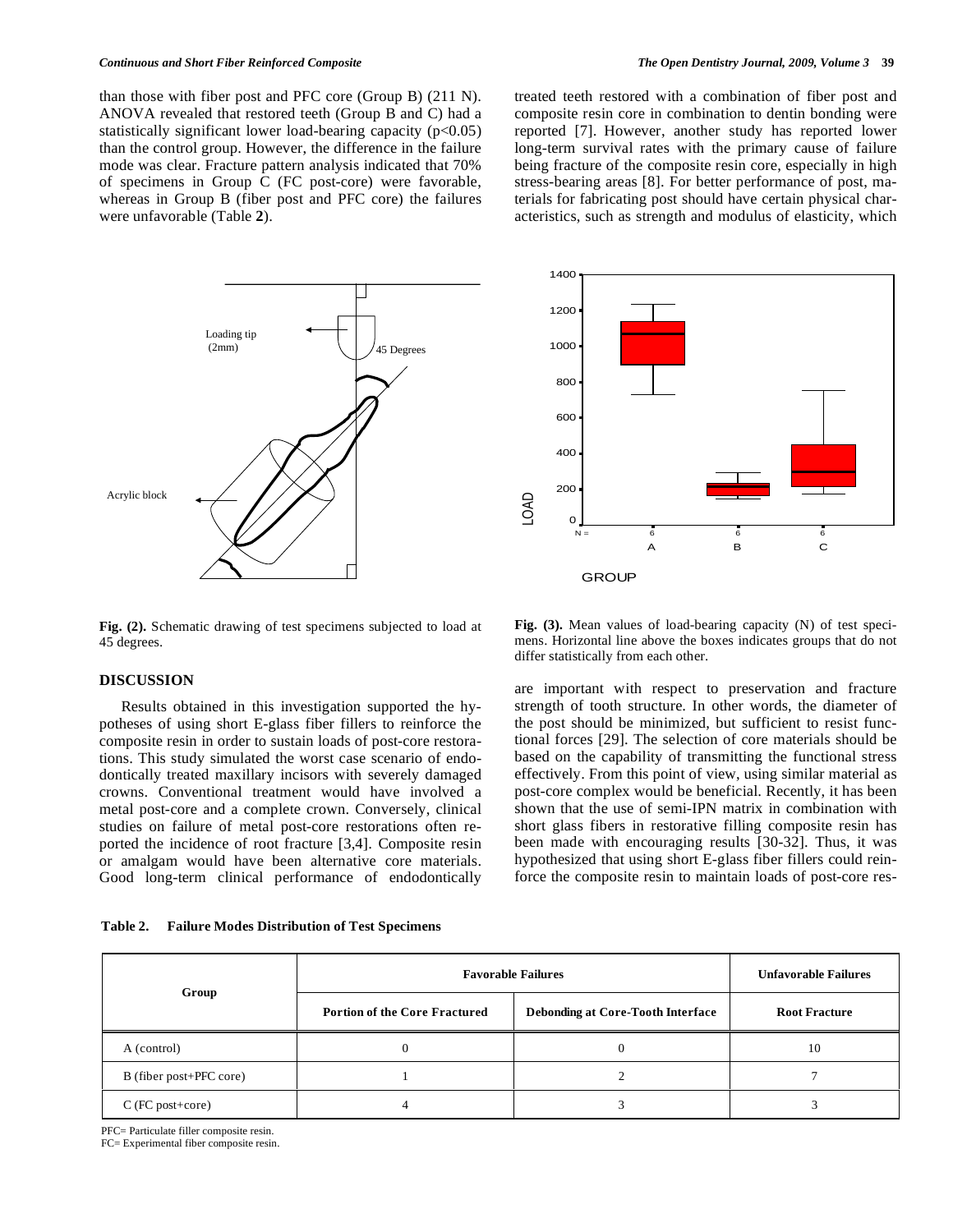torations. The results of the loading test revealed substantial improvement in the load bearing capacity of dental composite resin reinforced with short E-glass fiber fillers (Group C) in comparison with conventionally used restorative composite resins (Group B). In order for the fiber to act as an effective reinforcement for polymers, stress transfer from the polymer matrix to the fibers is essential [11], and is achieved by having fiber length equal to or greater than the critical fiber length [11]. Based on this knowledge, the present study used fiber fillers 3 mm in length. In theory, the reinforcing effect of the fiber fillers is based not only on stress transfer from the polymer matrix to the fibers, but also on the behavior of individual fibers as stress breakers.

 In the literature, the maximum incisal forces of anterior teeth varied, but the amount was almost around 200 N, which is lower than the failure loads of FC post-core restorations (363 N) found in this study [33]. Therefore, it may be suggested that anterior teeth with a 2 mm ferrule, restored with FC post-core complex, would resist normal occlusal forces. However, this study did not consider the influence of parafunctional habits such as bruxism.

 In this *in vitro* study, lateral forces were applied to the incisal surface using a 45° angle between palatal surface of the tooth and the loading tip. In order to simulate clinical conditions, lateral forces should be considered as well as axial forces and fatigue loading. Moreover, aging processes, such as alternate thermal stress, mechanical stress, wear, and water storage should also be taken into consideration. Stress applied to the teeth and dental restorations is generally low and repetitive rather than being isolated and impactive in nature. However, because of a linear relationship between fatigue and static loading, the compressive static test also gives valuable information concerning load-bearing capacity [34,35].

 Water storage could decrease the load-bearing capacity of the specimens. In the polymer matrix, water acts as a plasticizer increasing free volume and decreasing the glass transition temperature of the polymer matrix [36]. It has also been previously reported that there is a potential deteriorative effect of water on the interfacial adhesion between the polymer matrix to glass fibers through rehydrolysis of the silane coupling agent [36]. However, one previous study showed that water sorption of FC resin was at the similar to the conventional filling composite [30].

 Another aspect that may lead to different fracture resistance values is the type of cementation and material used to cement the veneering crown. However, for this study no specific cement was used and the crowns were fixed solely by resin. The fracture resistance values determined by the various investigators were recorded under different measurement criteria. These criteria were either initial cracking that was interpreted as crack development or a drop in the load by an absolute or relative amount. For this study, the maximum force on the final fracture was determined. Catastrophic fracture patterns were analyzed visually and two types of fracture patterns were found. These occurred according to the post-core materials used. The majority (70%) of failure mode observed with conventional techniques (Group B) (fiber post and PFC core) was unfavourable (root fracture). In general, our results are in agreement with previous laboratory studies, which showed that the majority of the specimens fractured in the unfavorable mode (root fracture) [4, 37]. Root fractures originate from regions with excessive stress concentrations and propagate by exploring mechanically weak areas in the restoration. The fractures could have originated from the adhesive interface between the core and root dentin, and propagated toward the post by suggesting weak dentin bonding. On the other hand, it was observed that groups with FC post-core complex (Group C) presented more favorable failure modes, which have easy possibility to repair. This is most likely due to multidirectional fiber orientation at interface between the core and root dentin, provided a stiffer structure and thus the ability to stop or arrest crack propagation, which leads to a favorable mode of failure [34].

 It should be emphasized that the use of FC post-core complex is not a substitute for restorations made of metal post-and-core and complete ceramic crown. The results of this study suggest that the use of FC may offer one alternative to overcome some potential problems of composite postcore restoration in high stress-bearing applications.

# **CONCLUSION**

 Short glass fiber reinforced semi-IPN composite resin demonstrated improved load-bearing capacity of post-core restoration compared with conventional particulate filler restorative composite resin although values were lower than for intact teeth.

# **REFERENCES**

- [1] Qualtrough AJ, Mannocci F. Tooth-colored post system: a review. Oper Dent 2003; 28: 86-91.
- [2] Grandini S, Goracci C, Tay FR, Grandini R, Ferrari M. Clinical evaluation of the use of fiber posts and direct resin restorations for endodontically treated teeth. Int J Prosthodont 2005; 18: 399-404.
- [3] Saupe WA, Gluskin AH, Radke RA. A comparative study of fracture resistance between morophological dowel and cores and a resin-reinforced dowel system in the intraradicular restoration of structurally compromised roots. Quintessence Int 1996; 27: 483-91.
- [4] Sirimai S, Riis DN, Morgano SM. An *in vitro* study of the fracture resistance and the incidence of vertical root fracture of pulpless teeth restored with post-and-core systems. J Prosthet Dent 1999; 81: 262-69.
- [5] Fokkinga WA, Kreulen CM, LeBell- Rönnlöf AM, Lassila LV, Vallittu PK, Creugers NH. Fracture behavior of structurally compromised non-vital maxillary premolars restored using experimental fiber reinforced composite crowns. Am J Dent 2006; 19: 326- 32.
- [6] Roeters JJ. Extended indications for directly bonded composite restorations: a clinician's view. J Adhes Dent 2001; 3: 81-7.
- [7] Grandini S, Goracci C, Tay FR, Grandini R, Ferrari M. Clinical evaluation of the use of fiber posts and direct resin restorations for endodontically treated teeth. Int J Prosthodont 2005; 18: 399-404.
- [8] Fraga RC, Chaves BT, Mello GS, Siqueira JF Jr. Fracture resistance of endodontically treated roots after restoration. J Oral Rehabil 1998; 25: 809-13.
- [9] Bayne SC, Thompson JY. Mechanical property analysis of two admixed PRIMM-modified commercial dental composites. Trans Acad Dent Mater 1996; 9: 238.
- [10] Matinlinna JP, Lassila LVJ, Özcan M, Yli-Urpo A, Vallittu PK. An Introduction to Silanes and Their Clinical Applications in Dentistry. Int J Prosthodont 2004; 17: 155-64.
- [11] Petersen RC. Discontinuous fiber-reinforced composites above critical length. J Dent Res 2005; 84: 365-70.
- [12] Xu HH, Quinn JB, Smith DT, Giuseppetti AA, Eichmiller FC. Effect of different whiskers on the reinforcement of dental resin composites. Dent Mater 2003; 19: 359-67.
- [13] Zandinejad AA, Atai M, Pahlevan A. The effect of ceramic and porous fillers on the mechanical properties of experimental dental composites. Dent Mater 2006; 22: 382-87.